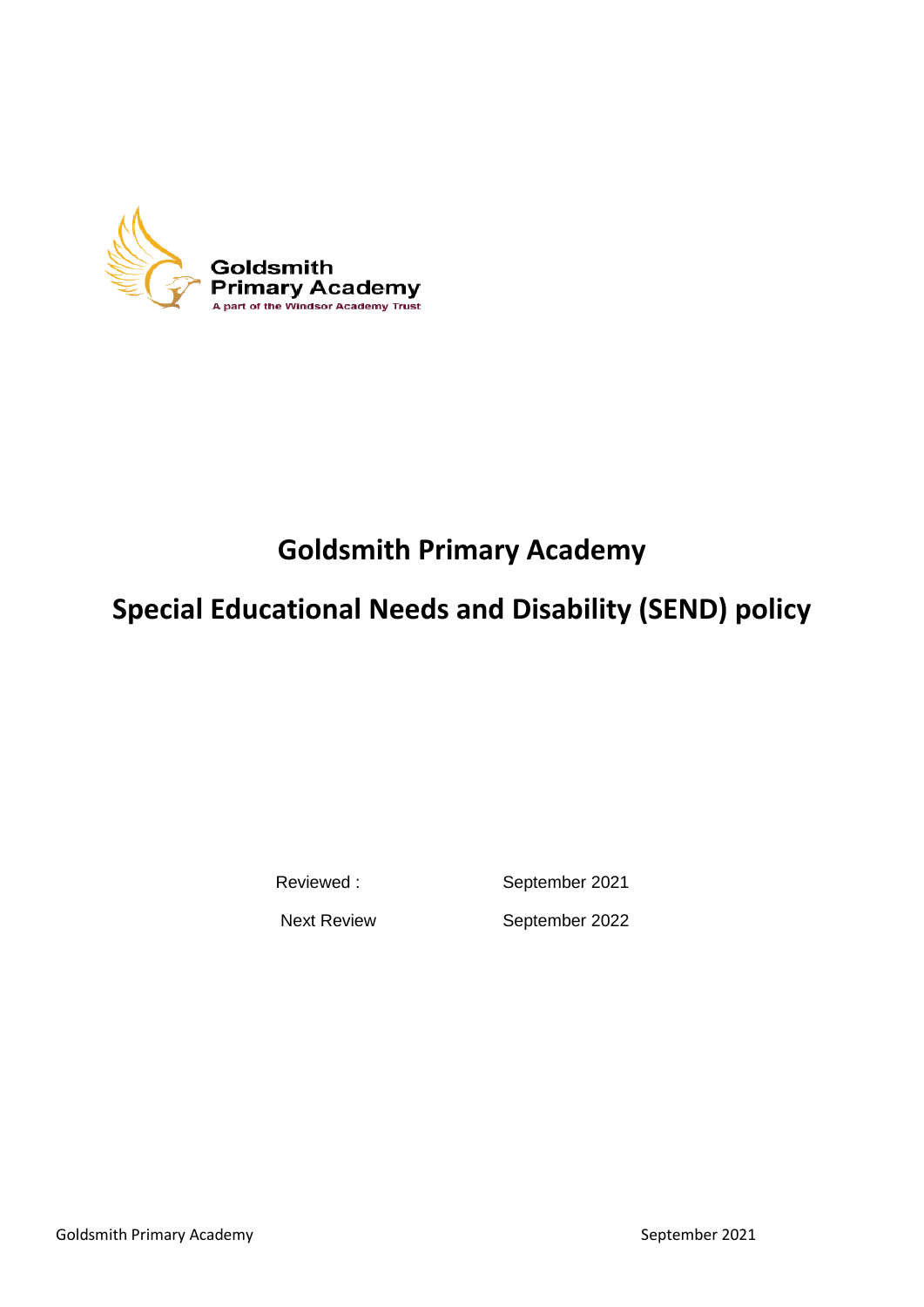# **What are Special Educational Needs?**

*A child or young person has special educational needs if he or she has a learning difficulty or disability which calls for special educational provision to be made for him or her. A learning difficulty or disability is a significantly greater difficulty in learning than the majority of others of the same age. Special educational provision means educational or training provision that is additional to, or different from, that made generally for others of the same age in a mainstream setting in England…. Health care provision or social care provision which educates or trains a child or young person is to be treated as special educational provision. (Code of Practice 2014)*

# **Aims of the policy**

At Goldsmith Primary Academy we are determined to meet the educational needs of all our pupils, to encourage independence and full participation in the life of the school. A number of pupils will, at some stage of their school career, experience some degree of special educational need. Working within the guidelines of the Code of Practice, it is our intention that the educational needs of all pupils are identified and provision made to meet these as early as possible. It is expected that all relevant information concerning children with special educational needs will be treated with the appropriate respect and confidentiality.

Children must not be regarded as having a learning difficulty solely because the language of their home is different from the language in which they will be taught. Goldsmith Primary Academy will have due regard for the Special Needs Code of Practice when carrying out our duties towards all pupils with special educational needs, and ensure that parents are notified when SEN provision is being made for their child.

# **Objectives of the policy**

At Goldsmith Primary Academy, the aims of our Special Educational Needs and Disability policy and practice are:

- To make reasonable adjustments for those with a disability by ensuring increased access to the curriculum, the environment and to printed information for all
- To ensure that children and young people with SEN engage in the activities of the school alongside pupils who do not have SEN
- To reduce barriers to progress by embedding the principles in the National Curriculum Inclusion statement.
- To use our best endeavours to secure special educational provision for pupils for whom this is required, that is "additional to and different from" that provided within the differentiated curriculum to better respond to the four areas of need:
	- 1. Communication and interaction
	- 2. Cognition and learning
	- 3. Social, mental and emotional health
	- 4. Sensory/physical
- To request, monitor and respond to parent/carers' and pupils' views in order to evidence high levels of confidence and partnership.
- To ensure a high level of staff expertise to meet pupil needs, through well-targeted continuing professional development.
- To support pupils with medical conditions full inclusion in all school activities by ensuring consultation with health and social care professionals.
- To work in cooperative and productive partnership with the Local Authority and other outside agencies, to ensure there is a multi-professional approach to meeting the needs of all vulnerable learners.

# **Identification and review of pupil needs**

Children and young people make progress at different rates and in different areas throughout their school life. This may be affected by their health, absence from school, difficulties in their home circumstances, or other reasons such as their lack of English if they are newly arrived in this country. These reasons alone would not mean that a child or young person has Special Educational Needs. We identify whether children and young people have SEN in the following ways:

• Information that we may receive when a child or young person transfers to the school;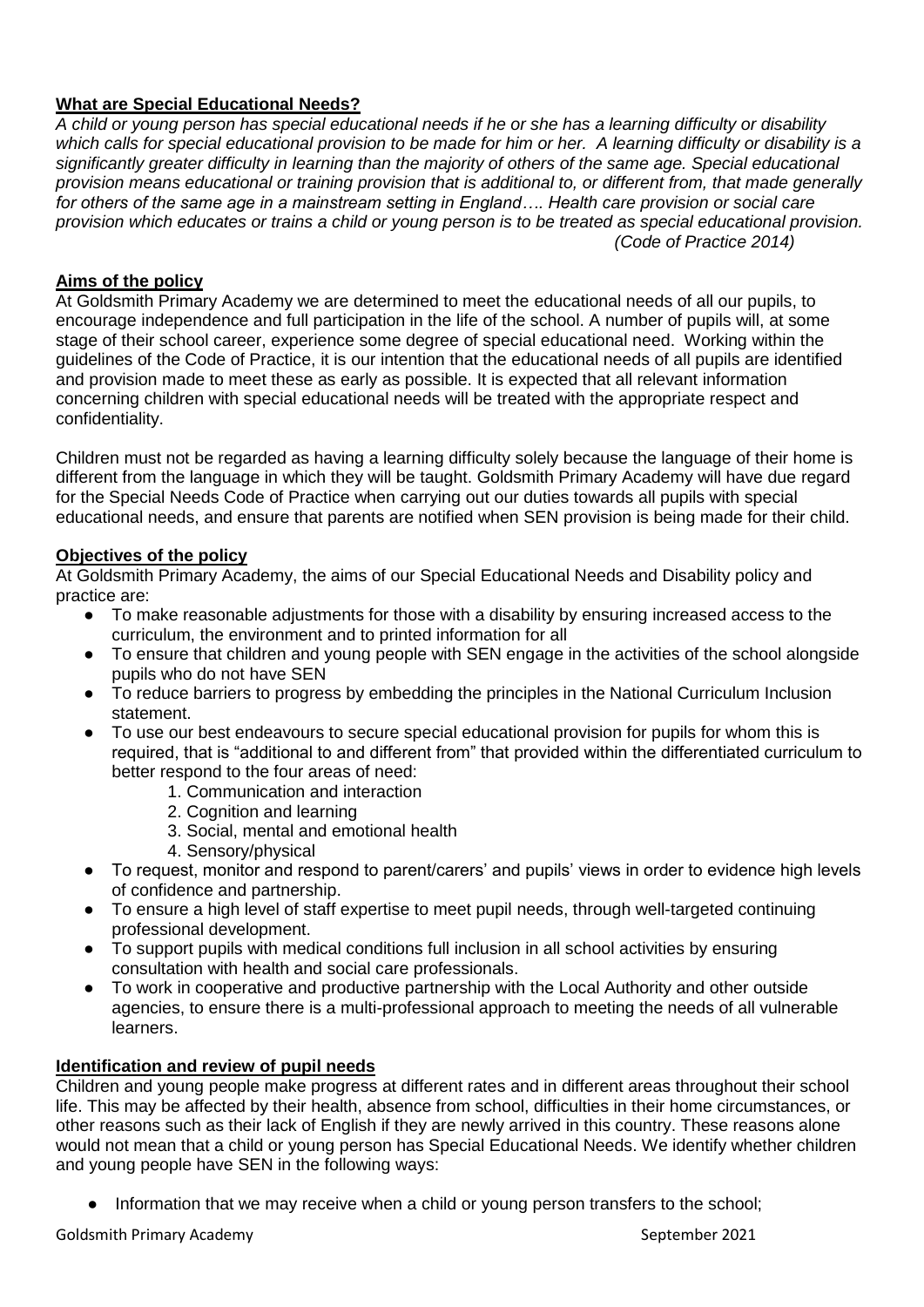- Considering information and assessments that we may receive from other professionals outside of the educational area e.g. health services;
- Identifying where pupils have greater difficulties in learning in relation to other children of the same age;
- Constant monitoring of progress of individual children at regular intervals;
- Considering whether the pupils rate of progress is in line with the progress of other children of the same age
- Listening to what children and young people and their parents/carers tell us; Pupil observation indicates that they have additional needs in one of the four areas
	- 1. Communication and interaction
	- 2. Cognition and learning
	- 3. Social, mental and emotional health
	- 4. Sensory/physical
- Seeking further views through consultations with other external educational professionals e.g. Educational Psychologists, Advisory Teachers.

# **A Graduated Response to SEN support**

Goldsmith Primary Academy has a graduated approach to supporting all children in school. We use a four stage cycle of support to help identify needs. Assess – Plan – Do – Review.

Pupils receive High Quality teaching in class. A requirement for additional support is identified by all staff involved with the child to identify their next steps. Parents and pupils are consulted in this process.

If appropriate, an Individual Education Plan (IEP) is drawn up by the class teacher. A copy of the IEP will be shared with parents and reviewed termly. To support targets outlined in the IEP, children may be included in intervention groups which may include:

- Interventions carried out within class by the teacher or learning support assistant
- use of a particular resource (e.g. a writing slope, individual workstation, coloured overlays etc)
- 1:1 or small group interventions facilitated by learning support assistants with specialist training in particular areas of need.
- assessment from an outside agency, e.g. Speech and Language

The length of time of the intervention will vary according to need. The targets and interventions will be regularly reviewed by staff, parents and the pupil to ascertain the effectiveness of the provision and to inform future planning.

These interventions are recorded on a provision map (for each year group). This is a record of the interventions, timings, cost of and the impact of the intervention.

Pupil Progress Meetings are held each term. At these meetings, the class teacher will meet a senior leader to discuss the progress of individuals in their class. This shared discussion may highlight areas that require further support which can then be planned for.

Parents are invited to discuss and have copies of targets and provision for their child at every review stage for all stages of SEN support.

The progress of all children will be monitored termly and reviewed using the school's pupil data tracking system, pupil Progress Meetings and provision mapping sessions. Any child, including those not on the SEND register will receive appropriate targeted intervention if they are not making acceptable levels of progress. This support/intervention may be provided by the class teacher, a teaching assistant or the pastoral team according to the identified needs.

# **Allocation of resources for vulnerable pupils, those with SEN or who are disabled**

We must recognise that children have different degrees of difficulty, so the additional support that they receive will depend upon how great their difficulty is, children with greater need receive more support. We use a whole school provision map to set detailed additional activities/interventions/support that we use to provide support to different levels of need as part of our Graduated Response. This school takes its duties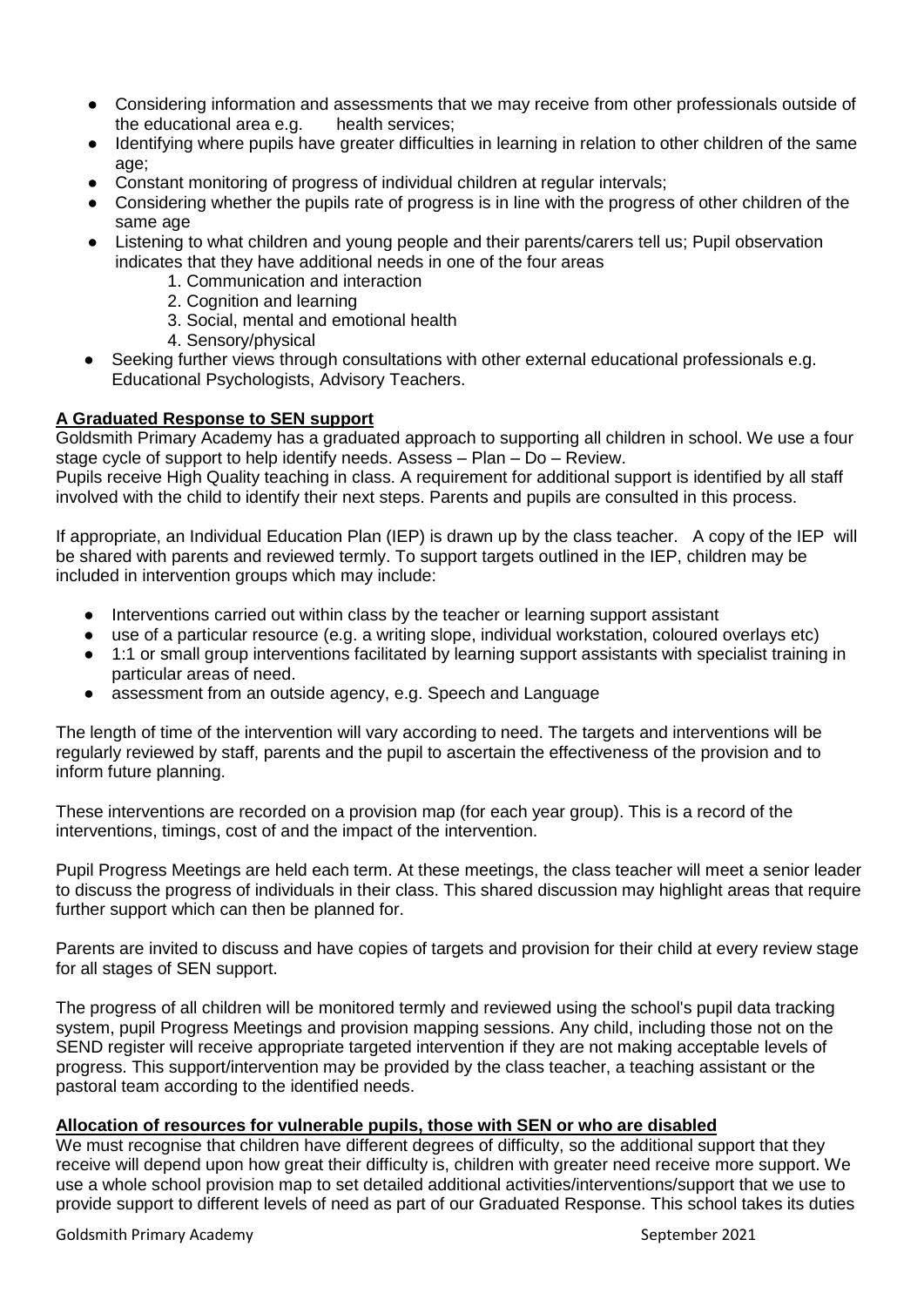regarding SEND very seriously and commits significant resources to meeting children and young people's individual needs.

The resources that we allocate are;

- Comparable with similar schools in Walsall, and we allocate them fairly and equitably according to the level of need;
- Based on our professional assessment of the level of difficulty the pupil is experiencing in relation to other children of the same age;
- Compared with those of similar schools to ensure that we are not out of line;
- Moderated through advice, help and support from external agencies and the central SEN support services in Walsall who routinely work across a number of schools

We have a range of different external services regularly available to us for SEND support including: Advisory Teachers for SEN, Educational Psychologists, Specialist Sensory and Speech and Language Therapy, Education Welfare Officers and Attendance Support Workers. We may also call upon school health services, social services and other key statutory and voluntary agencies that work in specialist areas in Walsall.

# **Supporting pupils and families**

At Goldsmith Primary Academy, we welcome and value working in partnership with parents. We acknowledge the importance of parental knowledge and expertise in relation to their own child. We encourage all parents to work with us for the benefit of their children and this is particularly important for parents whose children have SEN. Parents will be consulted termly following the review of their child's provision and their views will be considered when planning new targets.

Parents can find out more about local authorities approach to SEN through the Local Offer website: <https://www.wcld.co.uk/kb5/walsall/asch/localoffer.page?localofferchannel=0>

Parents can also access the School's annual SEN Information Report which is published on the School's website. A copy of the SEN Information Report can also be requested from the SENCo.

# **Links with other agencies**

Goldsmith Primary Academy has links with other agencies, working together to support both pupils and families:

> V.I Services SEN team – Walsall Council Advisory Teacher Educational Psychologist Speech and Language Therapists School Health Team – Community Nurse/Paediatrician CAMHs- Child and Adolescent Mental Health Service Physiotherapy Service Occupational Therapy Service Children's Services Sensory Services Exclusions and Reintegration – Walsall Council Attendance Support Services – Walsall Council Information, Advice and Support Service (SEND)

# **Admission Arrangements**

The admission arrangements for the school treat children with SEN who do not have an Education, Health and Care Plan exactly the same as for all other children and are administered in accordance with the guidance set out in our Admission policy.

# **Transition**

Links with secondary schools are made and additional support is provided by the most appropriate outside agency according to the specific needs of individual children. Information is shared with secondary school

Goldsmith Primary Academy September 2021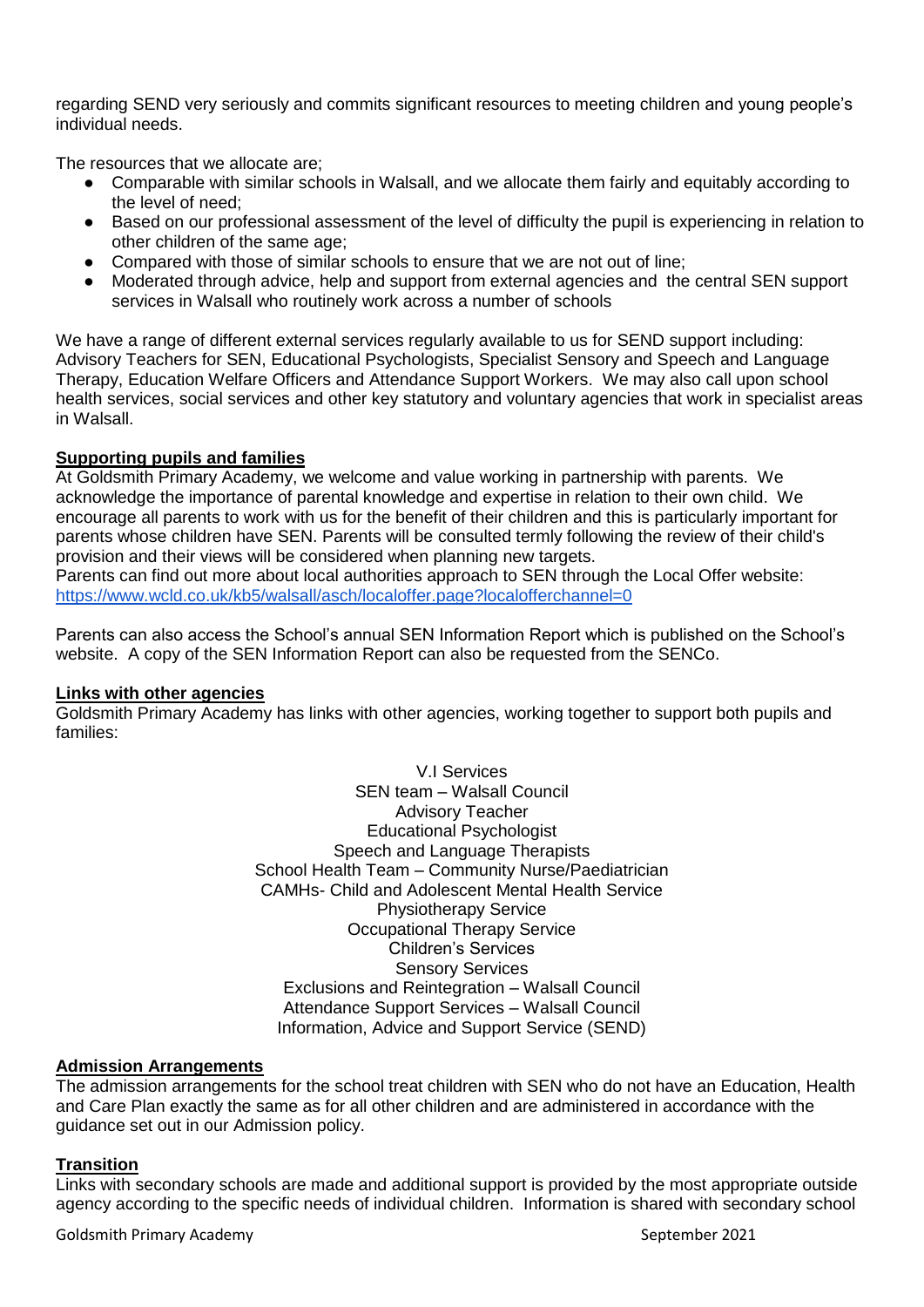SENCo prior to pupil transition days. Additionally, the Pastoral team at Goldsmith Primary Academy work alongside any specialist staff in supporting every child to make a smooth transition to secondary school.

To support all pupils, the transition from class to class within Goldsmith Primary Academy allows all pupils to work with their new teacher before the new academic year begins. For SEN pupils, teachers produce a Transition Book that allows parents to talk through and share any new routines before the start of the new academic year, to ensure a smooth transition into their new class.

If pupils are transferring from another school, the previous school records will be requested immediately and a meeting will be set up with parents to identify and reduce any concerns.

#### **Supporting pupils with medical conditions**

We expect all of our pupils to have access to all parts of the curriculum, together with all other children and we will make reasonable adjustments for those with additional needs to ensure that there are no barriers to this. Occasionally and with the agreement of both the child and young person and their parents/carers a joint decision will be made to vary part of the normal curriculum to undertake an individual replacement activity better suited to that child or young person's needs. This may be to allow for such things as therapy treatments to take place etc. We will also ensure that there are no barriers to children and young people with SEN taking part in all of the activities of the school that are generally on offer to all pupils, and alongside their peers.

Staff who administer medicine complete training and are signed off by the community nurse as competent. All medicine administration procedures adhere to DfE guidelines included within "Supporting pupils at school with medical conditions" (DfE) 2014.

# **Monitoring and Evaluating of SEND**

We regularly monitor the progress of all our pupils, and children and young people with SEND are no exception. We set targets for improvement for all children and will ensure that these targets are made available to both the pupils involved and their parents. It is particularly important for children with SEND that:

- Parents work with us and support the additional work that we are doing;
- We have the same high expectations for pupils with SEND as we do for all;
- We regularly monitor and review our provision; and
- Report at least yearly on progress to the Governing Body

External monitoring of our provision and arrangements is provided by the OFSTED Inspection process.

# **Training and Resources**

The professional development of all staff involved in meeting the needs of pupils with SEND is ongoing and continuous. A wide range of training opportunities is provided which includes;

- Skill sharing and the demonstration of teaching techniques and strategies organised within the school
- Professional development sessions and one-off sessions on relevant subjects provided by staff such as Advisory Teachers or Educational Psychologists. These courses are tailored specifically to the needs of the school and reflect the changing needs and priorities of the school
- Attendance at courses organised with whom the school has a service level agreement
- Other courses which are relevant to the work being undertaken. This can be generated by staff interest or can be undertaken at the request of the SENCO
- The SENCo regularly attends network meetings in order to keep up to date with local and national updates in SEND.

#### **Roles and responsibilities**

At Goldsmith Primary Academy, all stakeholders have roles and responsibilities:

**Governors -** Fulfilling their statutory duties with regard to special educational needs. Ms N. Upadhey is the current Governor with responsibility for SEN. She has regular contact with the SENCo and the Senior Management of the school to keep up-to-date with, and monitor the school's SEN provision.

Goldsmith Primary Academy September 2021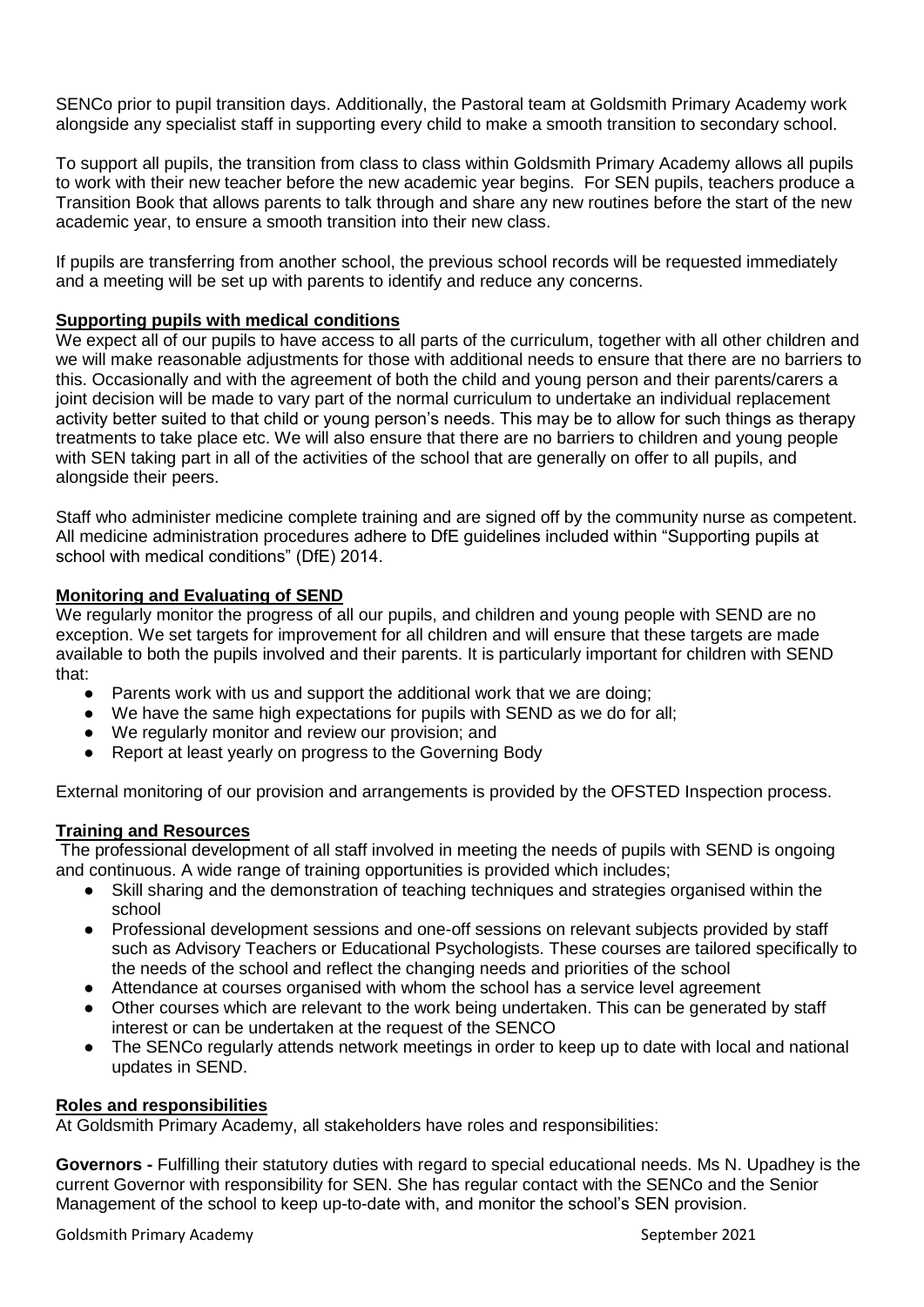**Staff -** Acting on the principle that every member of staff is directly responsible for meeting the needs of all pupils, within their teaching groups, by working in partnership with the SENCo, pupil, parents and other agencies and by participating in appropriate training.

**Pupils -** Being involved in the planning of their education through having a say in their targets and reviews of their progress.

**Parents -** Working in partnership with the school to help meet their child's needs.

# **Responsibility for co-ordination of SEN provision**

At Goldsmith Primary Academy the SENCo is a member of the Senior Leadership Team – Mrs S. Ayres. The Role of the Special Educational Needs Coordinator (SENCO):

- Managing the day to day operation of the SEN policy;
- Coordinating the provision for children with special educational needs;
- Liaising with and advising colleagues;
- Overseeing the records of all children with special educational needs;
- Liaising with parents of children with special educational needs;
- Contributing to the in-service training of staff;
- Managing the school-based assessment and completing the documentation required by outside agencies and the LEA;
- Managing a range of resources, human and material, to enable appropriate provision for children with special educational needs;
- Liaising with secondary school SEND Departments to ensure the effective transfer of pupils' SEND records
- Working closely with the SEND link governor.

# **Storing and managing information**

Pupils with SEND and/or pupils with other agency involvement have a personal file that contains relevant information about their specific needs. All files and information are stored in a central location in a locked cupboard in order to meet the confidentiality policy. Access to any information is only permitted through named personnel.

# **Accessibility**

We have made the following general adaptations to the facilities to support increased access for children and young people with disabilities and SEN;

- Blinds and carpeting are available in some rooms to assist access for children with sensory needs.
- Steps and raised areas are painted yellow to support visually impaired children.
- Handrails are used for steps both inside and outside to support physically impaired children.
- A medical room has been provided in order to enable a safe place for insulin testing/injections.

A full access audit has been undertaken and a plan exists to improve access over time, which is available on request. This is available as part of the school's Access plan.

# **Bullying**

There is an anti-bullying philosophy and ethos at Goldsmith Primary Academy. No forms of bullying will be tolerated and any incidents of bullying will always incur a disciplinary sanction, in line with the Anti-Bullying policy.

# **Complaints**

We will always be open to receiving either compliments or complaints from parents of children with SEN in the school.

In the first instance these should be relayed to the SENCo either by calling for a discussion/ to make an appointment, or by writing into school.

Goldsmith Primary Academy September 2021